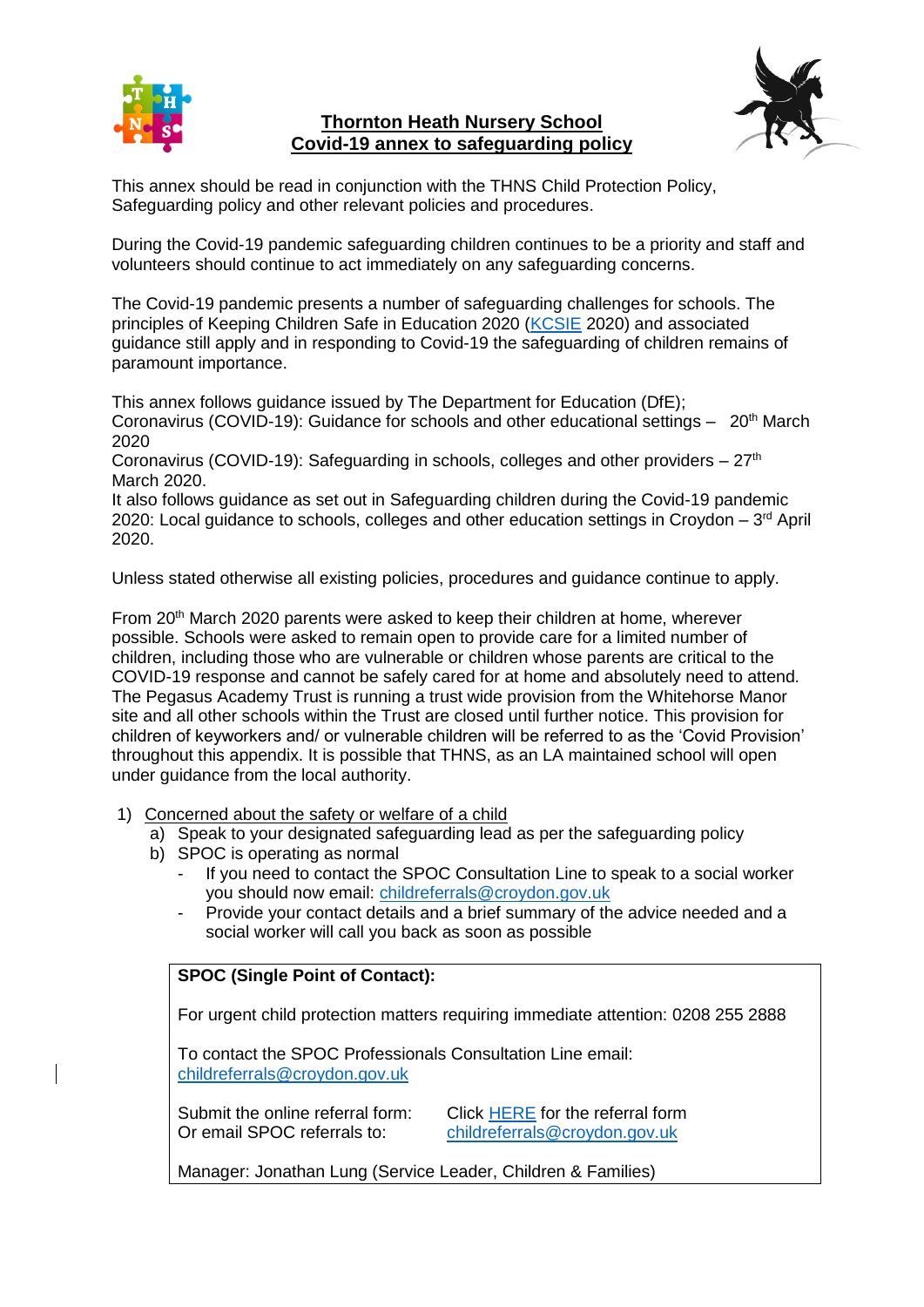Email: [Jonathan.Lung@croydon.gov.uk](mailto:Jonathan.Lung@croydon.gov.uk)

- c) If you believe that a child is at immediate risk of harm call the police on 999
- 2) Allegations against a teacher, other staff member, volunteer or another professional
	- a) Follow procedures as per the school safeguarding policy
	- b) The LADO function is operating as normal
	- c) The criteria and threshold for contacting to the LADO remain unchanged. A record will be kept of all contact made with families.
	- d) Any concerns about the welfare or safety of a child should be recorded and reported to the DSL as normal as set out in the school's safeguarding policy.

### **Local Authority Designated Officer (LADO):**

Email: [lado@croydon.gov.uk](mailto:lado@croydon.gov.uk)

Senior LADO: Steve Hall Email: [steve.hall@croydon.gov.uk](mailto:steve.hall@croydon.gov.uk) Tel: 0208 255 2889 Mob: 07825 830328 LADO: Jane Parr Email: [jane.parr@croydon.gov.uk](mailto:jane.parr@croydon.gov.uk) Tel: 0208 726 6000 (Ext. 84343) Mob: 07985 590505

- 3) Designated safeguarding leads
	- a) Jenette Indarsingh is the lead DSL for THNS. There are a number of other trained DSLs across the THNS.
	- b) At THNS, we will endeavour to ensure a DSL is available on site at all times once the provision has re-opened.
	- c) In the event that a DSL is unable to be present on site, a trained DSL will be available to be contacted via phone or online video.
	- d) All staff working will be advised who to contact, including names and on call contact details, when a DSL cannot be present on site. In addition to the above, a senior leader will assume responsibility for co-ordinating safeguarding on site.
	- e) Throughout this period of school closure, the lead DSL will inform all staff of any changes to the safeguarding policy.
	- f) The named DSLs for each school will continue to carry out their duties remotely, as far as is possible, as described in the existing policies. This will include being accessible for their members of staff, continuing to engage with social workers and attend multi-agency meetings remotely.

#### 4) Vulnerable children

- a) We recognise that all pupils are potentially vulnerable during this period, though some pupils are already known to be more vulnerable than others. (Coronavirus (COVID-19): guidance on vulnerable children and young people – 1 st April 2020)
- b) The school will take steps to ensure all children are safeguarded during this period.
- c) Children will be prioritised in relation to risk, with actions proportionate to risk.
- d) We will make the following arrangements:

|  | Priority | Arrangements to safeguard |
|--|----------|---------------------------|
|--|----------|---------------------------|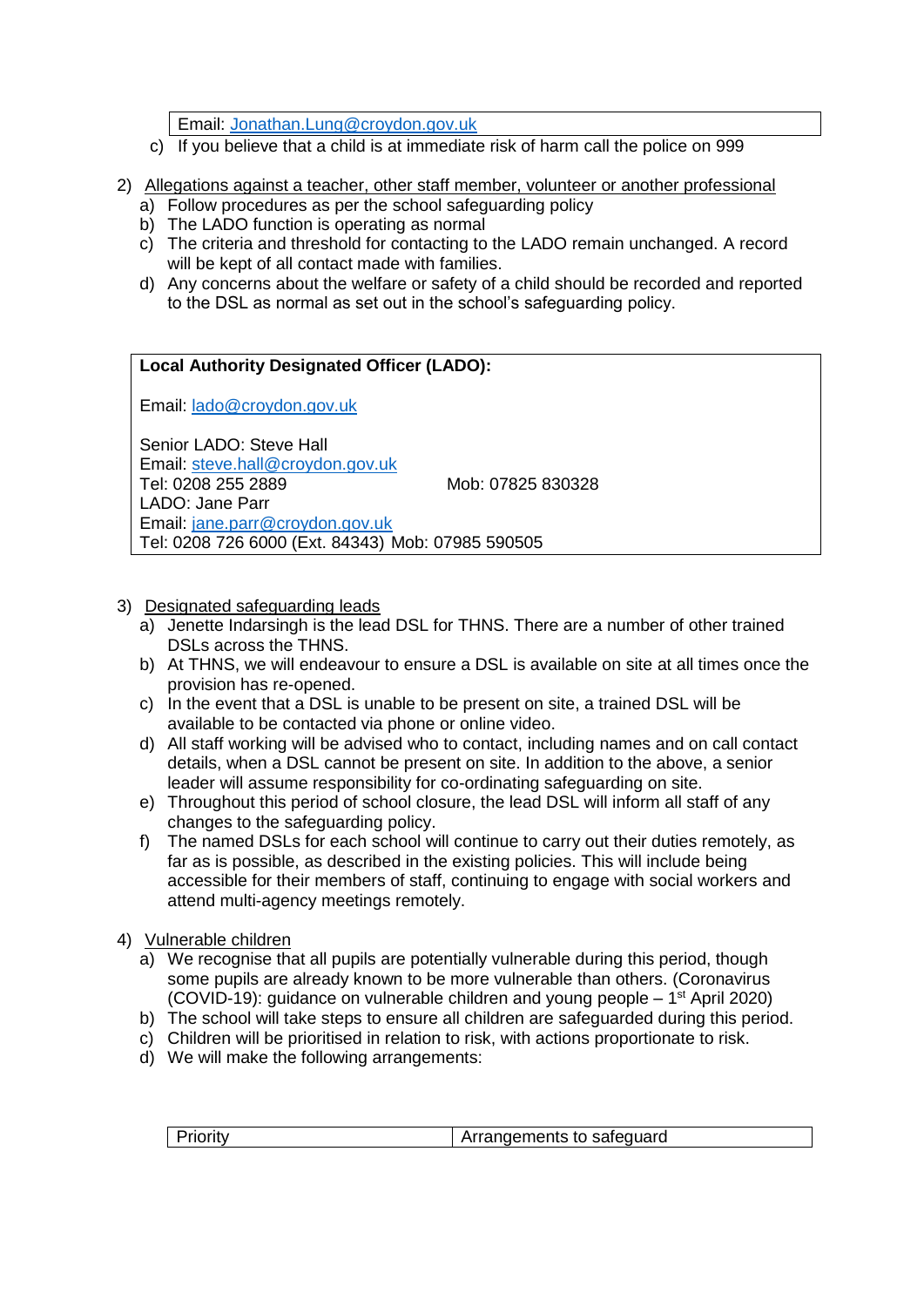| Without continued regular contact<br>1)<br>this child they will be at significant<br>risk of harm.                                                                                 | Children will be offered a place at the<br>Trust's Covid Provision.<br>Access to hot school meal on a daily<br>basis.<br>Continued contact between school and<br>social worker/ virtual head/ SEN/ external<br>agencies<br>Where some parents do not wish for their<br>children to attend the provision, the<br>school will contact the social worker to<br>discuss on-going arrangements.<br>Children will be provided with food<br>$\overline{\phantom{0}}$<br>parcels if required/ not able to access the<br>hot school meals        |
|------------------------------------------------------------------------------------------------------------------------------------------------------------------------------------|-----------------------------------------------------------------------------------------------------------------------------------------------------------------------------------------------------------------------------------------------------------------------------------------------------------------------------------------------------------------------------------------------------------------------------------------------------------------------------------------------------------------------------------------|
| Active contact needs to be<br>2)<br>maintained with this family on a<br>regular basis to monitor how the<br>family are coping and to escalate<br>if necessary.                     | Keyworkers at THNS have been asked to<br>$\overline{a}$<br>make telephone calls to their key children<br>on a twice weekly basis. Parents have<br>been provided with an emergency email<br>address keepintouch@THNS.org which<br>is monitored on a daily basis.<br>Access to hot school meal service on a<br>daily basis, served between 12-1pm from<br><b>WHM</b><br>Continued contact with external agencies<br>as required<br>Children will be provided with food<br>parcels if required/ not able to access the<br>hot school meals |
| 3)<br>Less frequent contact can be<br>maintained due to stability in this<br>child's safety network<br>This may include children who do<br>not meet the 'vulnerable'<br>definition | Keyworkers at THNS have been asked to<br>make telephone calls to their key children<br>on a twice weekly basis.<br>Parents have been provided with an<br>emergency email address<br>keepintouch@THNS.org which is<br>monitored on a daily basis.<br>Access to hot school meal service on a<br>daily basis, served between 12-1pm from<br><b>WHM</b>                                                                                                                                                                                     |

# 5) Attendance

- a) THNS does not need to complete their usual day-to-day attendance processes.
- b) The Trust (which includes THNS) will maintain a daily register of all staff, volunteers and children attending the Covid Provision and hot school meals service. A record will also be kept of food parcels that have been delivered.
- c) The names of all children in attendance are recorded daily by staff working at Whitehorse and records kept.
- d) In all circumstances where a vulnerable child does not take up their place at the provision, or discontinues, the named DSL for that child will notify their social worker.
- 6) Online lessons/activities and other staff contact with pupils
	- a) The schools Code of Conduct in relation to use of technology; staff/pupil relationships and communication; and use of social media still applies.
	- b) The safeguarding of staff and children remains paramount.
	- c) The Executive Heads may grant permission in advance in specific circumstances such as allowing staff to deliver live online lessons/activities or carry out welfare checks.
	- d) Staff must not: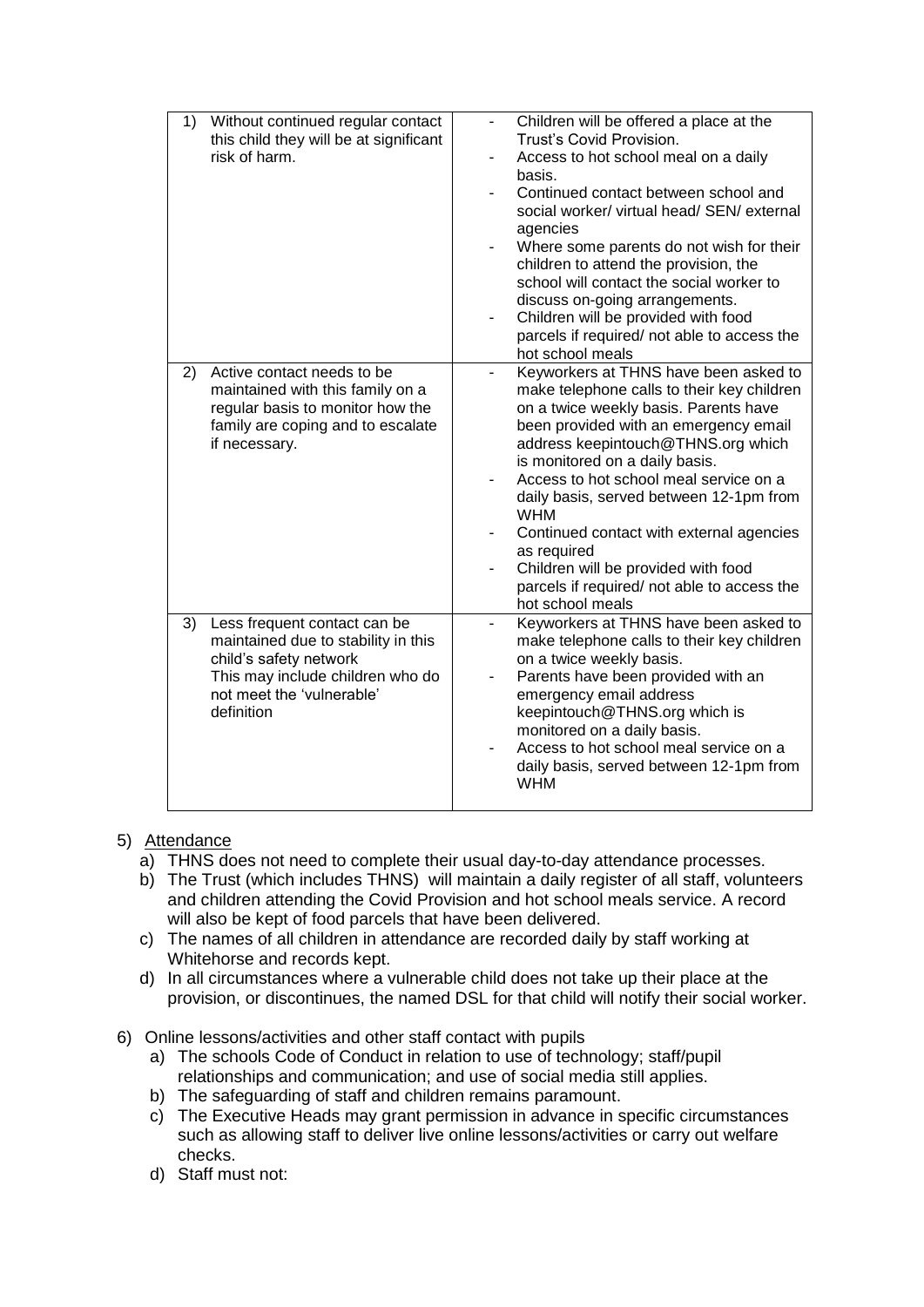- o Contact children on the child's mobile phone. Telephone welfare checks must be made via the parents/carers' contact numbers.
- o Email pupils from their personal email address or email pupils at their personal email address. Any emails between staff and children must be form/to email addresses within the school's email system.
- o Deliver online lessons/activities on a one-to-one basis. These must be delivered from school accounts/platforms and there must always be at least two members of staff online for the duration of all such lessons/activities.
- e) Staff must only use platforms approved by Pegasus Academy Trust to communicate with pupils.
- f) All staff who interact with children, including online, must continue to look out for signs that a child may be at risk. Any concerns should be recorded and reported to the DSL as normal as set out in the school's safeguarding policy.
- 7) Safer recruitment
	- a) Safer recruitment checks will continue for new staff and volunteers as before in line with the Trust's safer recruitment policy
	- b) All new staff and volunteers will be provided with a safeguarding induction and must undertake safeguarding training
	- c) DSL training is very unlikely to take place whilst there remains a threat of the COVID 19 virus. For the period COVID-19 measures are in place, a DSL who has been trained will continue to be classed as a trained DSL.
- 8) Safeguarding at the Covid Provision
	- a) As THNS in parntership with Pegasus Academy Trust is running its own provision within the Trust there are no arrangements for acting as a hub school/ sending pupils to a hub school
	- b) As all the children attending the provision are from Pegasus schools, all information regarding SEND, medical, safeguarding and welfare information is available.
	- c) Emergency contact information for all staff, volunteers and children in attendance is also accessible centrally.
	- d) Every day, all Pegasus staff, volunteers and children at the provision are aware of the safeguarding arrangements on site.
	- e) All staff and volunteers working at the provision have satisfactorily cleared all safer recruitment checks and undergone safeguarding training in the last 12 months as set out in PAT's safer recruitment policy. All staff are listed on the Single Central Register.
- 9) Contextual safeguarding information
	- a) The designated safeguarding lead for THNS will ensure:
		- $\circ$  All staff and volunteers are aware of the increased contextual safeguarding risks associated with Covid-19 in respect of online safety, mental health and domestic abuse.
		- $\circ$  Parents/carers and children are given appropriate information in relation to the increased contextual safeguarding risks associated with Covid-19 in respect of online safety, mental health and domestic abuse.
		- b) THNS will share safeguarding messages on the THNS website and will refer parents to the PAT website and social media pages when necessary.
		- c) THNS will continue to use 'National Online Safety' service to support staff, parents and children.
		- d) THNS recognises that during the closure a revised process may be required for managing any report of abuse and supporting victims. Where a school